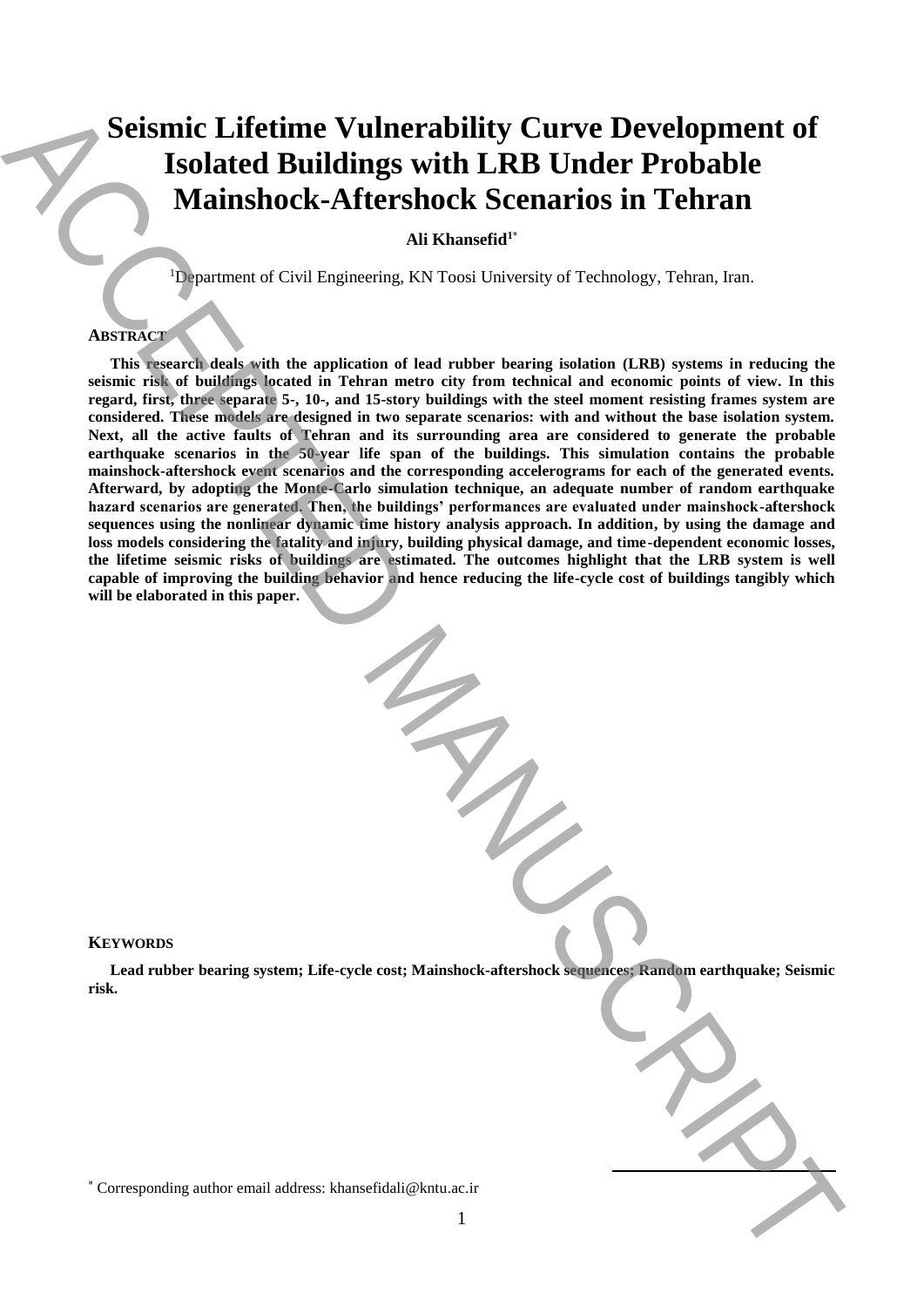## **1. Introduction**

Nowadays, the number of building projects constructed with the vibration control systems is growing very fast in the area prone to the high seismic hazard level, as a verified practical solution for mitigating the imposed risk. However, the application of such systems in developing countries are facing some problem from an economic point of view. Many clients of construction projects are not interested in applying such devices since they believe that they should pay more for these systems. However, it is not correct, since they only consider the initial cost of their building. Therefore, it is vital to deal with the application of vibration control systems, specifically base isolation systems, in terms of their lifetime seismic risk.

By reviewing the literature, there are several works [1,2] that only dealt with the application of vibration control systems through a technical perspective. Besides, in some other research works, Kumar et al. [3], and Yu et al. [4] worked on the seismic risk of nuclear power plants equipped with base isolation systems. The main shortcoming of these works was the ignorance of the aftershocks' effects. On the other side, Khansefid et al. [5], and Zhai et al. [6] attempted to simulate the effects of aftershocks on the seismic performance of the isolated building. Unfortunately, none of these works did the analysis through the risk-based approaches. More recently Khansefid [7] tried to propose a more advanced approach to estimate the lifetime seismic risk of buildings with vibration control systems.

 This study is an attempt to deal with the lifetime seismic risk of base isolated structures with LRB system under future probable mainshock-aftershocks (MA) via developing the vulnerability curves. In this regard, 3 sets of 5-, 10-, and 15-story buildings located in Tehran metro city are considered. The seismic hazard scenarios during the building life span are developed using advanced methods [8-10]. Afterward, via the nonlinear dynamic time history analysis approach, the response of building models to the MA hazard scenarios, and consequently the building damages and losses are estimated.

#### **2. Methodology**

For the lifetime seismic risk assessment of isolated buildings, three sets of 5-, 10-, and 15-story typical building models in Tehran metro city are considered. They are designed without/with the lead rubber bearing isolation systems optimally. Afterward, through the Monte-Carlo simulation approach and by using the advanced model proposed by Khansefid and Bakhshi [8], 6000 random earthquake hazard scenarios in Tehran are simulated. This model works by generating random event scenarios including probable mainshocks and aftershocks during the building lifetime [9] by considering 12 active faults of Tehran province including Mosha, North Tehran, Kahrizak, Robat Karim, Eshtehard, etc. Afterward, nonstationary

stochastic accelerograms corresponding to each of generated random events are simulated [10]. In the next step, the response of each of the building models is obtained for each of the earthquake scenario realizations taking the whole MA sequences into account by performing nonlinear dynamic time history analysis, while the structural behavior of buildings is modeled using the nonlinear multi degree of freedom massspring system [11]. Afterward, the structural damage of models is estimated by using the available fragility curves [12]. Finally, by considering the building physical damage, occupant injury and death, and the income interruption, the lifetime seismic loss and risk of buildings are estimated through available loss models of buildings [12-14]. L. Fourthelm the consideration of the consideration of the consideration of the consideration of the consideration of the consideration of the consideration and the consideration of the consideration and the consideration

#### **3. Results and Discussion**

In this part, the main outcomes of the research are presented. Figure 1 shows the exceedance probability of the estimated lifetime loss values of all building models with/without isolation systems. By considering the 10% probability level which is also called probable maximum loss, it is revealed that the usage of LRB system will lead to a significant (35%) reduction in the estimated loss, on average. In other words, the owner of buildings could invest up to 18% of it is total project cost for the base isolation system economically.





 Next, the most important outcome of this research is the loss curves of buildings which are shown in Figure 2 for all models considering the aftershock effects. Generally, the application of LRB system reduces the estimated loss value considerably, especially in the more intensive earthquake scenarios (PGA>6m/s<sup>2</sup>). However, in the low-intensity levels  $(PGA < 1m/s^2)$ , there are no significant differences between the estimated loss of uncontrolled (Fix) and isolated (Iso) buildings. This is observed due to the inactivation of LRB in low-intensity earthquakes.

 Last but not least is the effect of aftershocks on the estimated seismic risk shown in Figure 3. As it is depicted, by neglecting the effects of aftershocks, the seismic risk is estimated 40% and 48% less than the case of considering them for the isolated and uncontrolled buildings, on average. In addition, among different loss types, the physical losses (47%